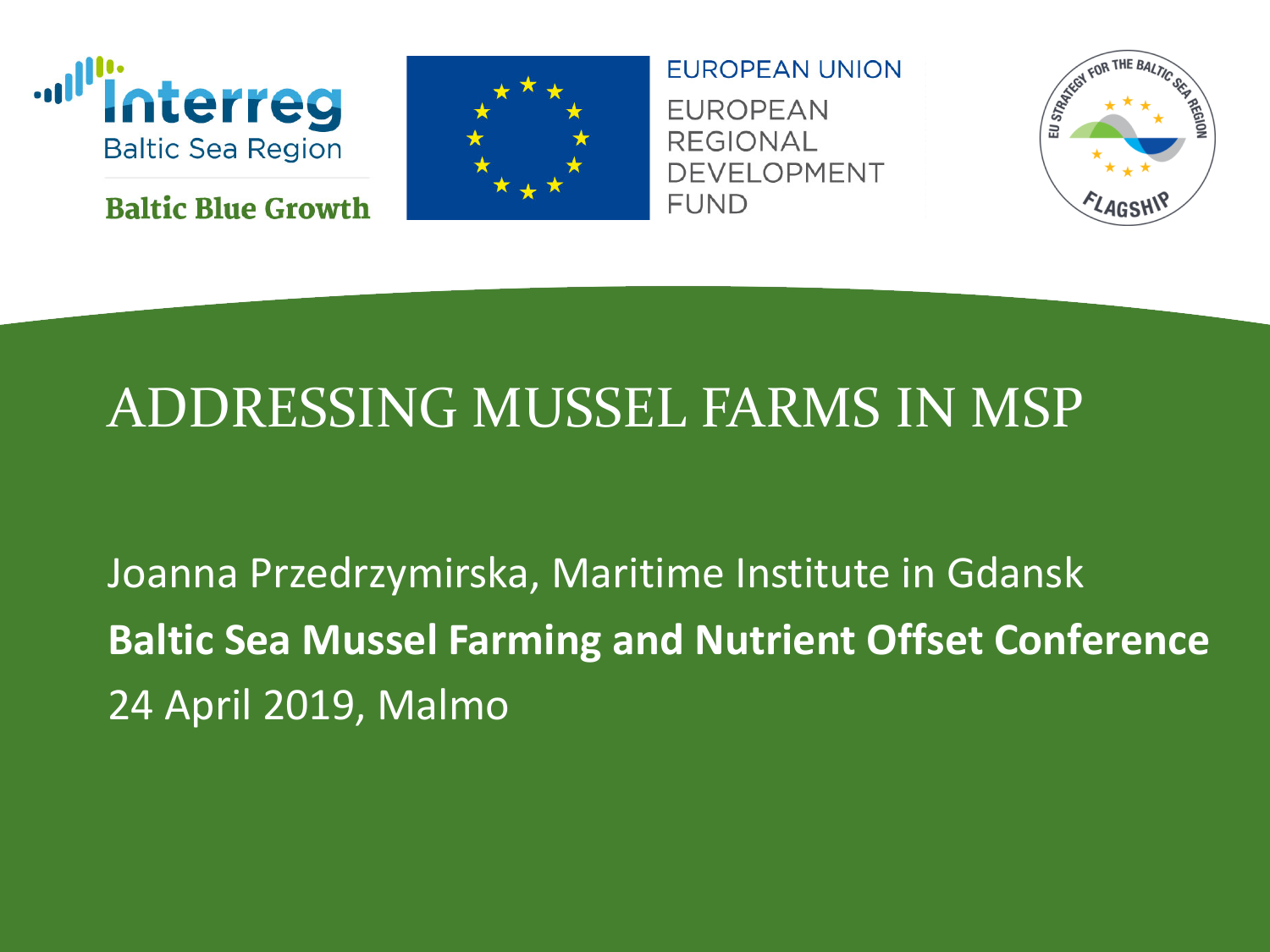#### Mussels in the Baltic

The optimum conditions for the mussels to growth:

- water temperature near  $20^{\circ}$ C,
- water salinity: the optimal salinity is 26 PSU,
- oxygen concentration over 5  $m\cdot dm^{-3}$ .
- chlorophyll-a concentration from 3  $\mu$ g·dm<sup>-3</sup> and higher.

In practice, this means that there are not too many optimal areas in the Baltic for the growth of mussels.

BUT … mussels will grow anywhere anyway $\mathbb{G}$ , so what matter is the prupose.

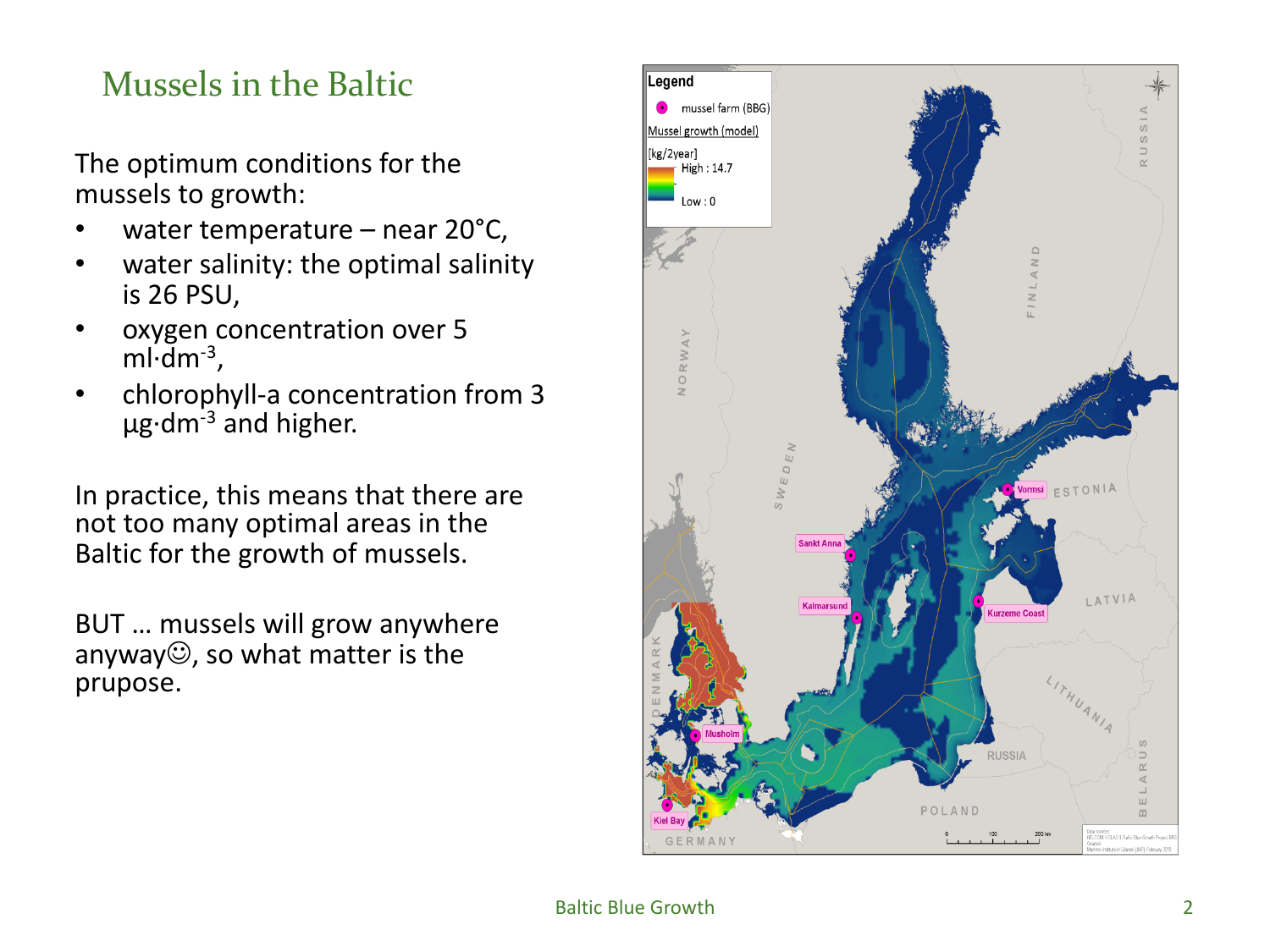#### Mussel farms in the Baltic

So far (status of February 2019) there are three types of maricultures that have been established in the Baltic:

- mussel farms (in Denmark, Germany, Sweden, Finland (Åland), Estonia and Latvia),
- algae cultivation (Estonia, Latvia, Denmark and Sweden) and
- fish maricultures (in Denmark, Finland and Sweden).

While fish farming is carried out on a commercial basis in the Baltic (Denmark and Finland), the majority of mussel farms and algae cultivation sites are or were established as pilot research in projects such as AQUABEST, SUBMARINER, SEAFARM and Baltic Blue Growth. Only a few of them are based on commercial basis (in Denmark and Sweden).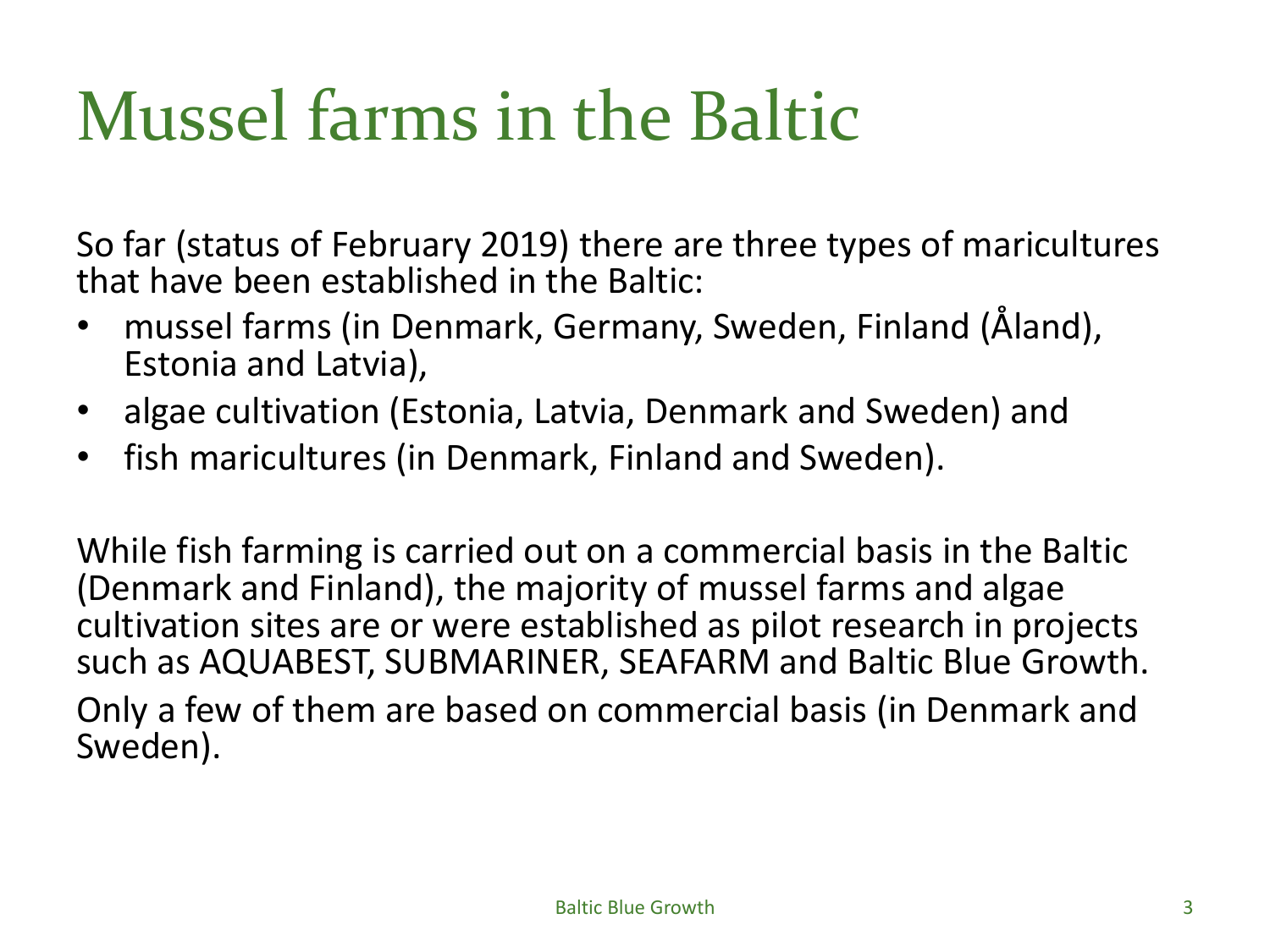# Interactions and synergies

The most important **interactions** are:

- mussel farming transport,
- mussel farming fishery,
- mussel farming tourism and recreational activities as kayaking, surfing etc. ,
- mussel farming environmental protection,
- mussel farming offshore wind farms.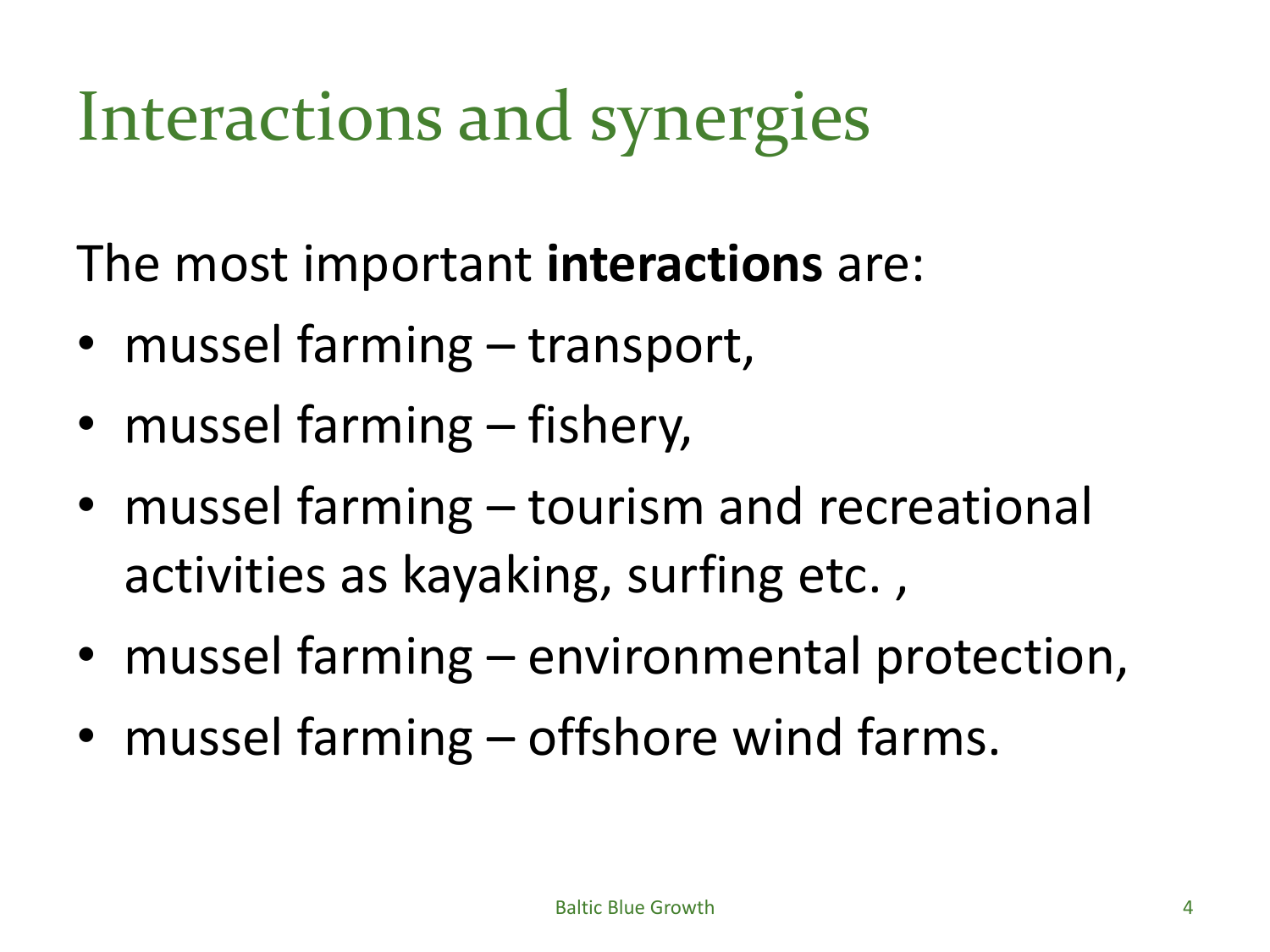

Four potential combination of mariculture activity with other maritime uses have been identified :

- mariculture and offshore wind energy production (in Denmark, Estonia, Germany, Latvia, Sweden),
- mariculture and tourism (in Sweden),
- mariculture and wave energy production (in Denmark),
- mariculture and environmental protection (in Estonia and Latvia).

*Przedrzymirska J., Zaucha J. et al. (2018). Multi-use concept in European Sea Basins, MUSES project. Edinburgh*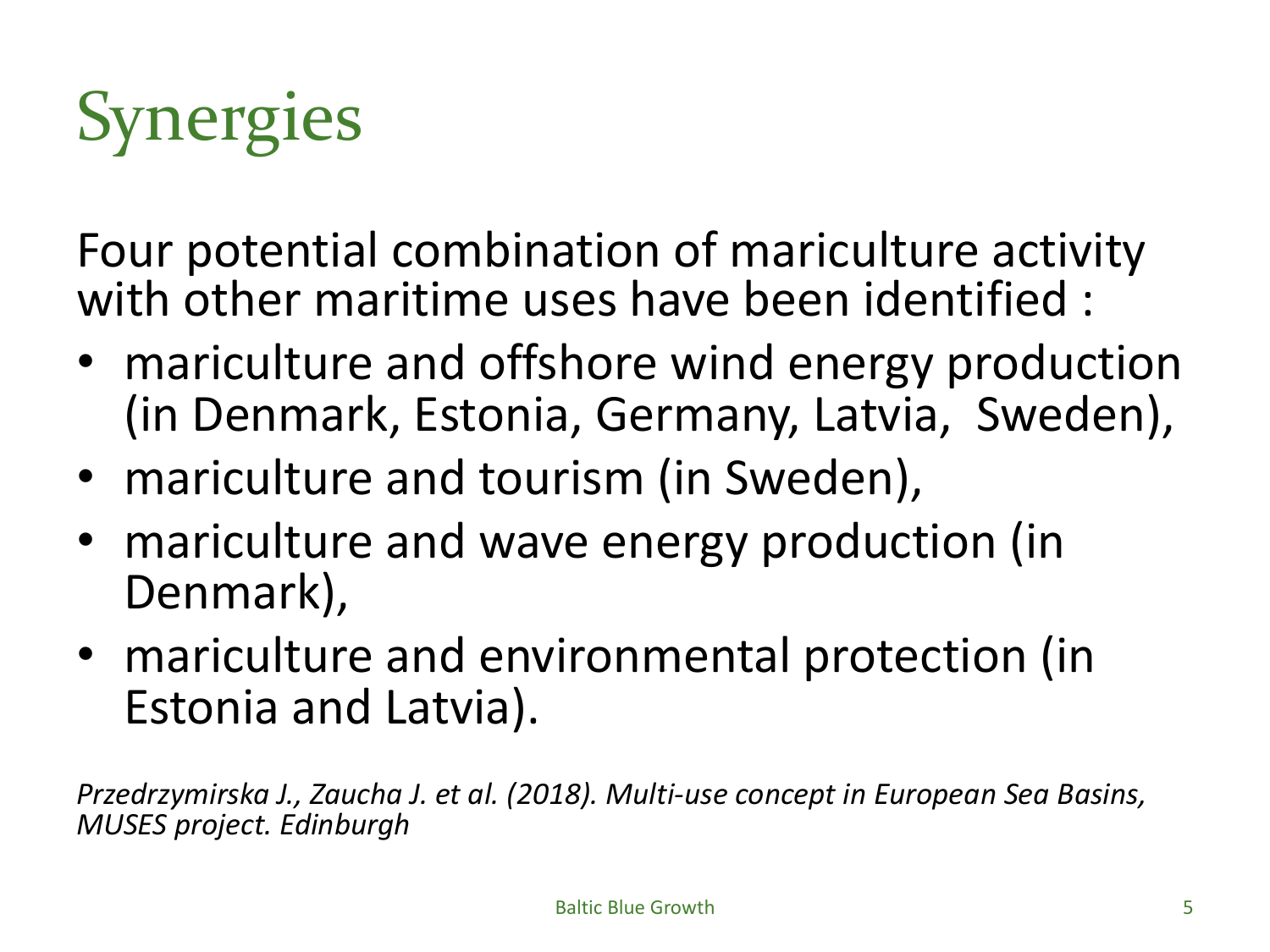# Approach – stimulation

- MSP process cyclical decision making process on how the maritime space is to be used
- Maritime Spatial Plans coverage: national vs. local - German and Swedish case
- Ultimately, a strong sector with political support will find its place in the maritime space –<br>Denmark
- There is no mariculture sector in majority of BSR countries so 'standard' planning process should simply ignore mussel farms (no claims for space-<br>no space for them).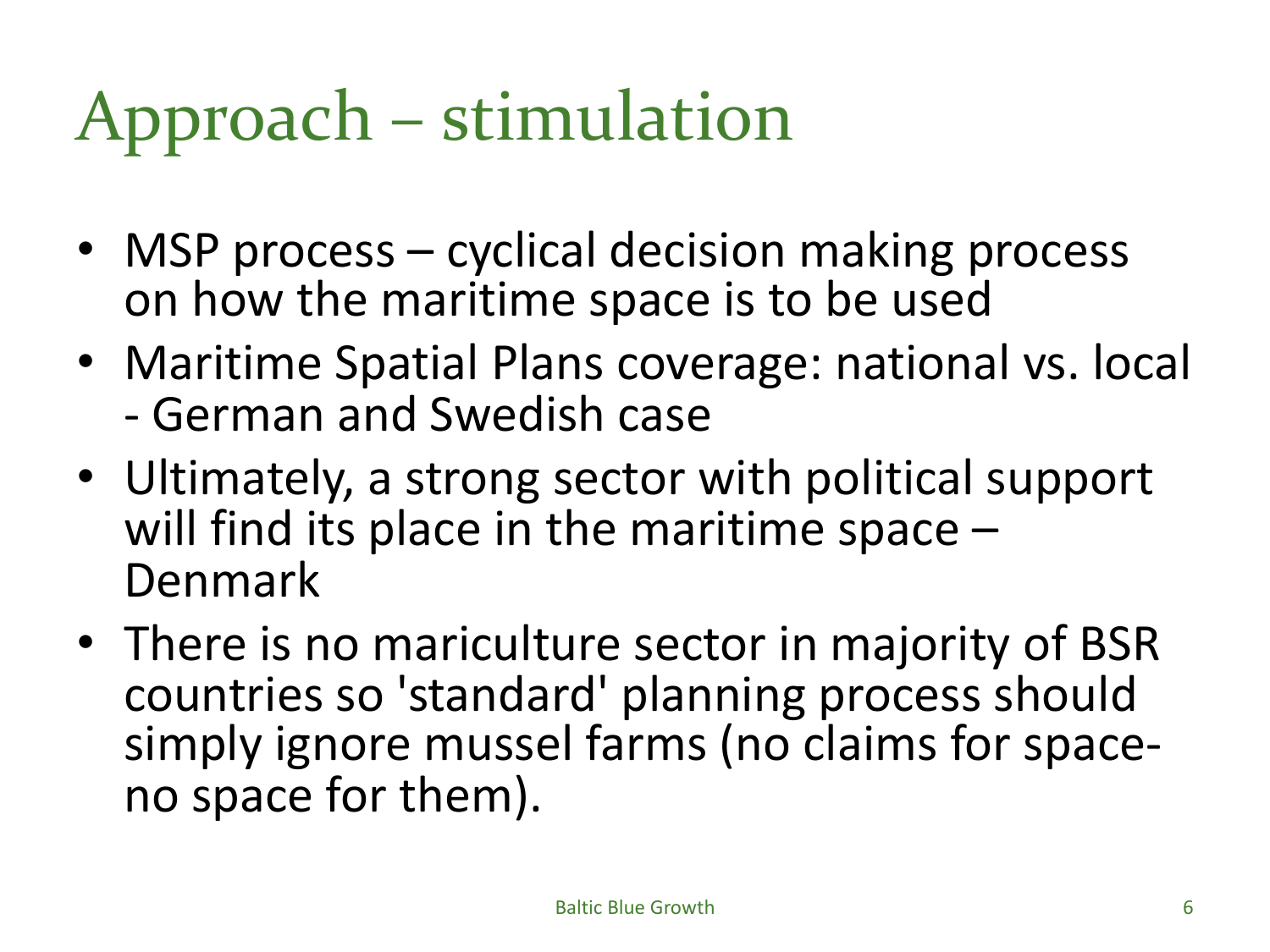# Approach – stimulation

- In case there is no sectoral plan for maricultures, our approach suggests planners still to consider a potential of maricultures.
- What we propose is to some extend in opposition to the assumption that planning is a reflection of political and strategic processes and is reactive rather than creative.
- Challenges: MSP is based on an involvement of the sector's stakeholders so… whom and how to engage?, how to avoid a mistrust?
- This is our, contribution' to minimising barriers for future sector development.
- BUT… definitely, MSP is not the main and only driver for the sector's development.